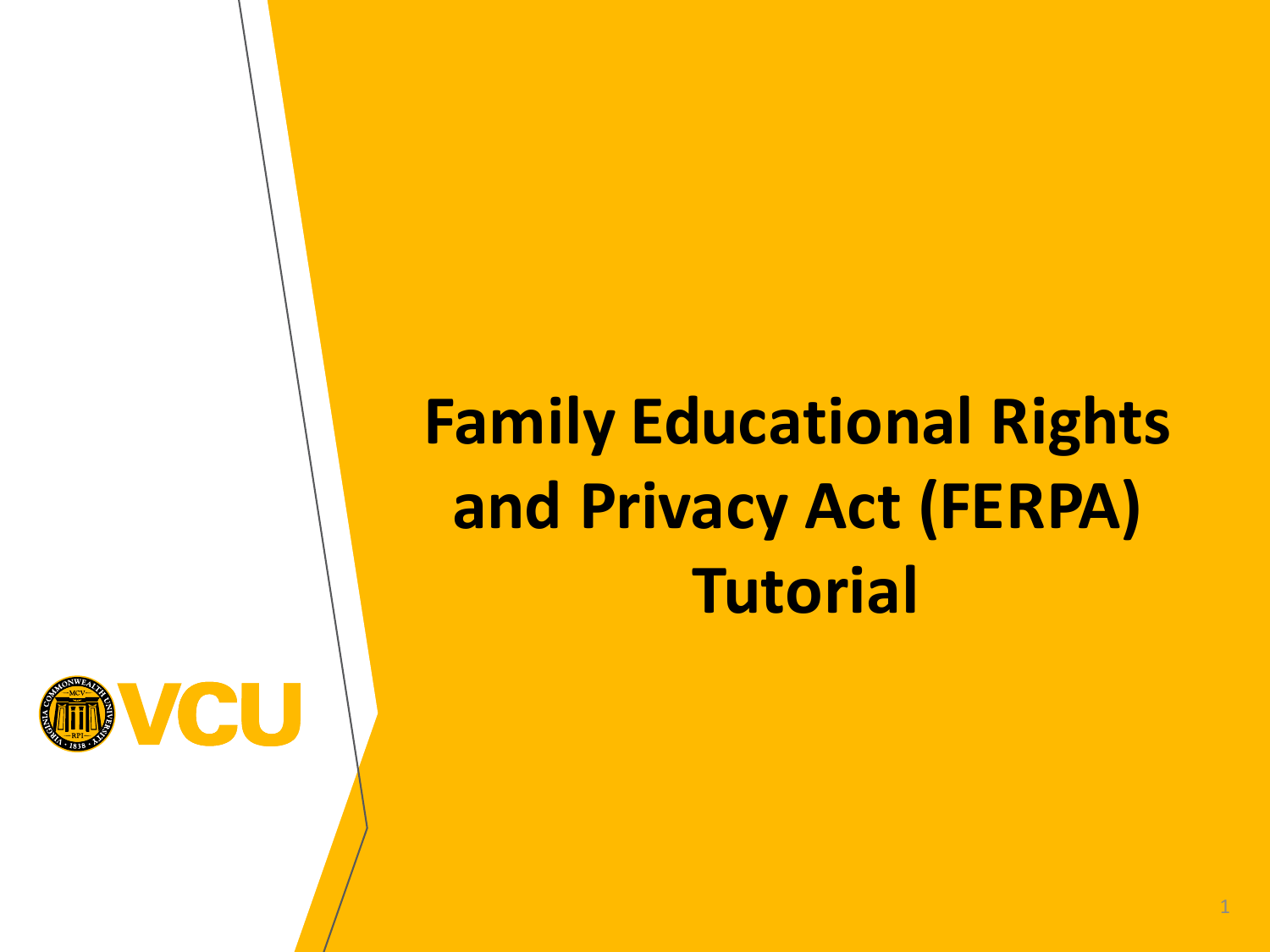### **What is FERPA (Family Educational Rights and Privacy Act of 1974) as amended?**

 FERPA is a federal law governing the privacy of educational records. It applies to all educational agencies or institutions that receive funds under any program administered by the Secretary of Education. It grants specific rights to students and sets restrictions on how schools may handle educational records. FERPA requires that schools obtain written permission from students before releasing educational records. In certain well-defined circumstances, some information may be released without written permission from the student.

#### **FERPA gives each studentthe following rights:**

- The right to access educational records kept by the school.
- The right to seek amendment to those records.
- The right to consent to any disclosure of those records.
- • The right to file a complaint with the Family Policy Compliance Office, U. S. Department of Education, in Washington, D.C.

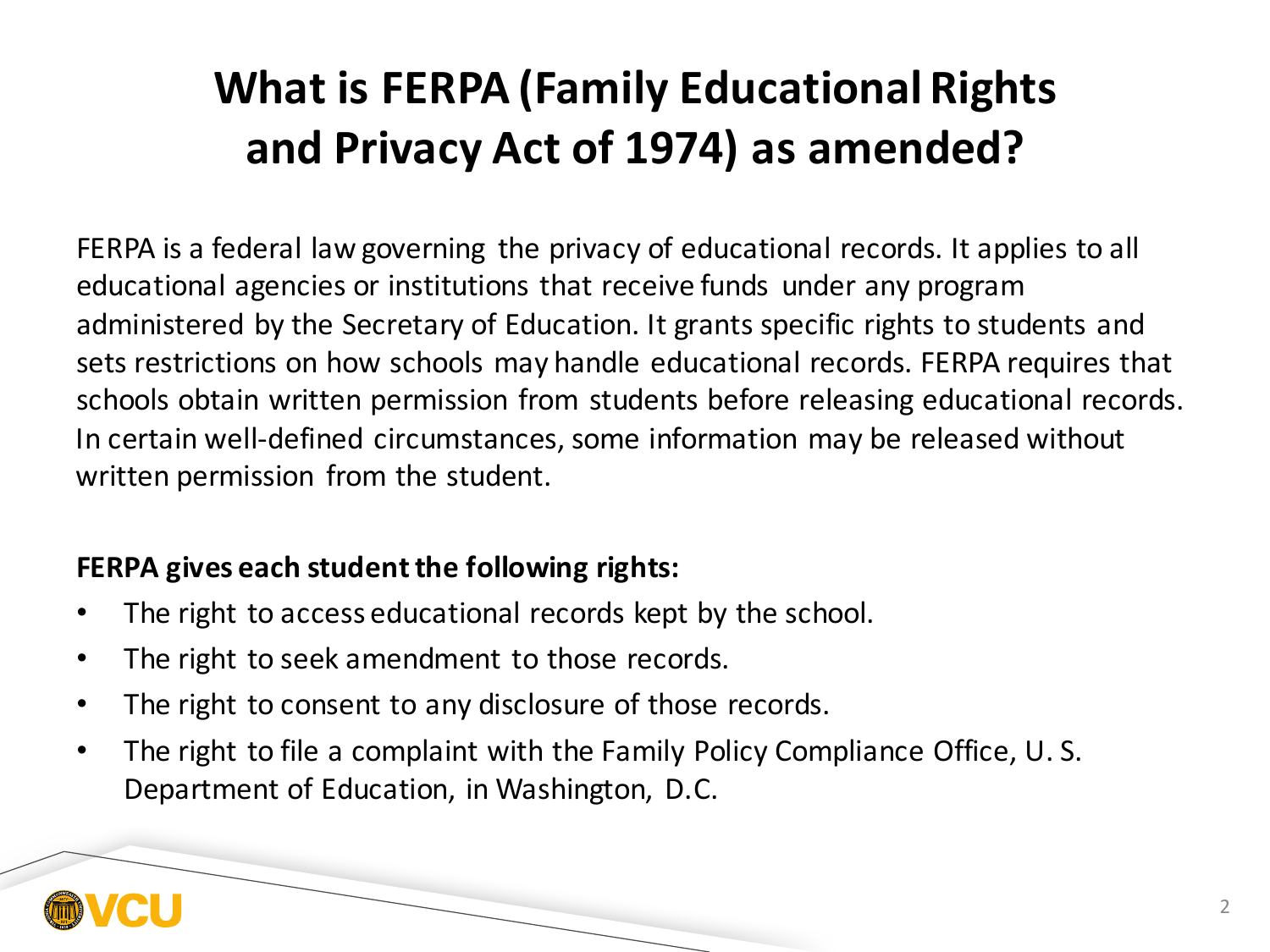#### **What is an educational record?**

 • Records such as email, microfilm, microfiche, notes, computer printouts, handwritten documents or any documents that contain information directly related to the student and are maintained by an agency, institution or party acting on its behalf are considered educational records.

Educational records do not include:

- Records in sole possession of the maker not accessible or revealed to any other person (NOT kept in student advising folders)
- Medical records
- Employment records when employment is not contingent upon being a student
- Law enforcement records
- • Statistical data compilations that contain no mention of personally identifiable information about any specific student
- • FERPA allows colleges and universities to classify part of the educational record as "directory" information. Normally schools may disclose directory information without the written consent of the student.

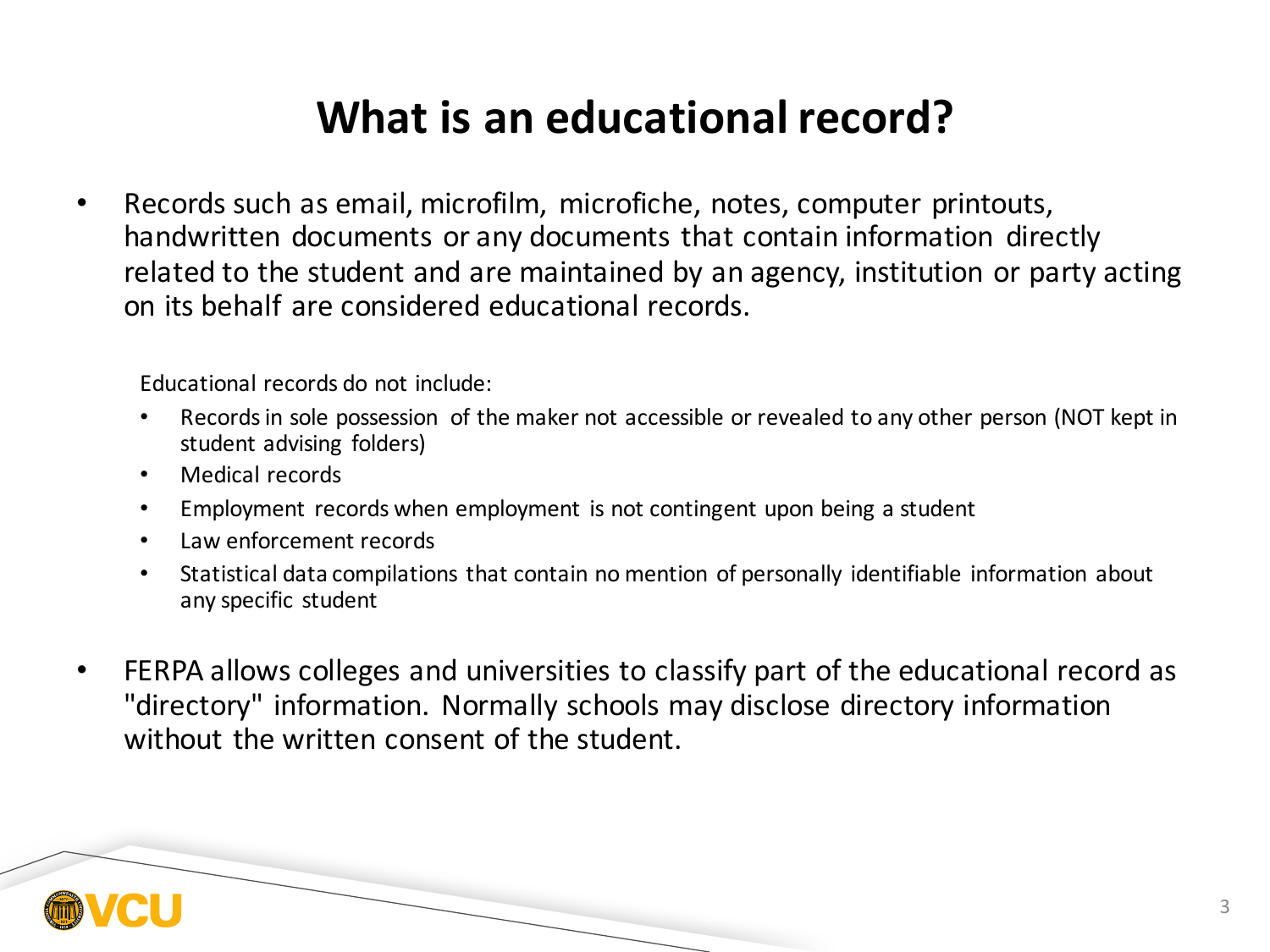#### **What is directory information at VCU?**

- Student name
- Date admitted
- Birth date
- Semesters of attendance
- Major(s)
- Minor(s)
- Specialization
- School
- Full or part time enrollment status
- Classification (freshman, sophomore, etc.)
- Degree sought
- Honors and awards
- Degrees and dates received
- • Participation in officially recognized intercollegiate sports, weight, height, hometown, parents' names and previous school(s) attended (for members of athletic teams)
- Photograph

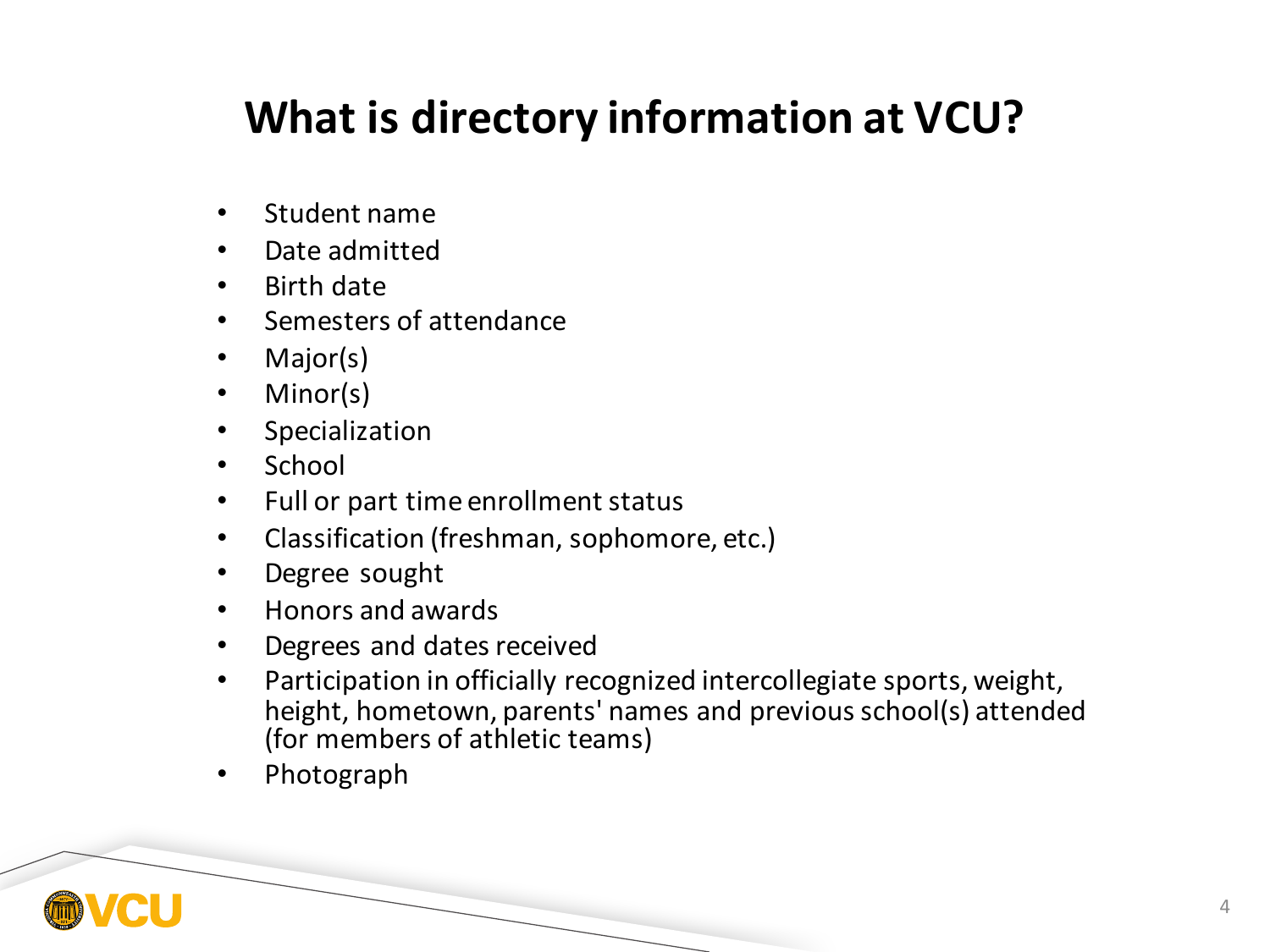#### **How can a student request that directory information be withheld?**

 **Students have the right to require that directory information about them not be disclosed.**

 A student must submit a written request to suppress any or all directory information to the VCU Office of Records and Registration. The request may be submitted at any time and will remain valid until the student rescinds it. If a student has requested that we not release directory information, university personnel will respond to inquiries as  follows: **"There is no information available for any student by that name."**

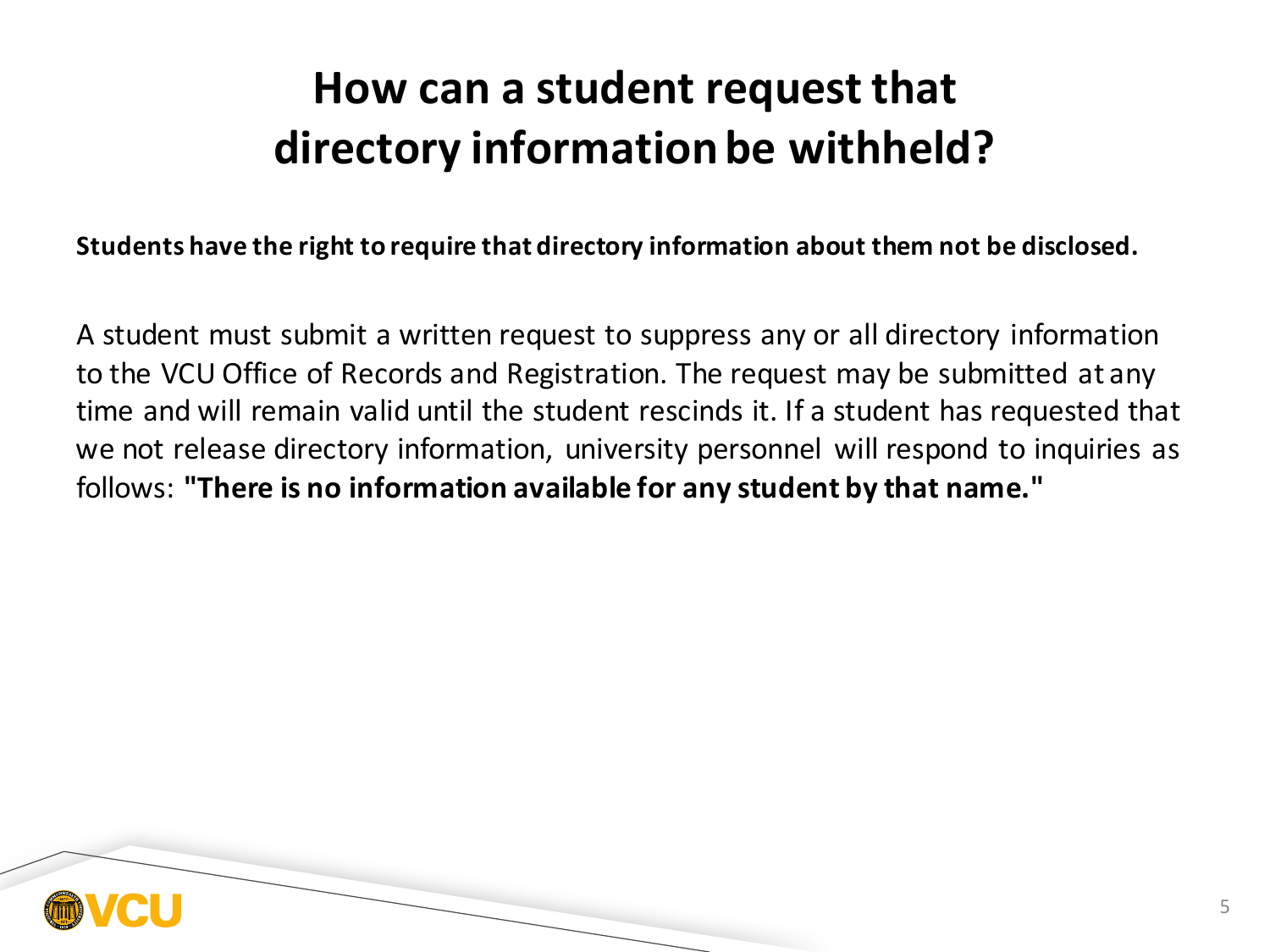

 In Banner, the first time you attempt to access a student who has requested a directory hold, you will see the above message. However, subsequent forms using that same record show only the **confidential**marker in the upper left hand corner. When working with student data, carefully examine records and computer screens for any indication that the information is confidential.

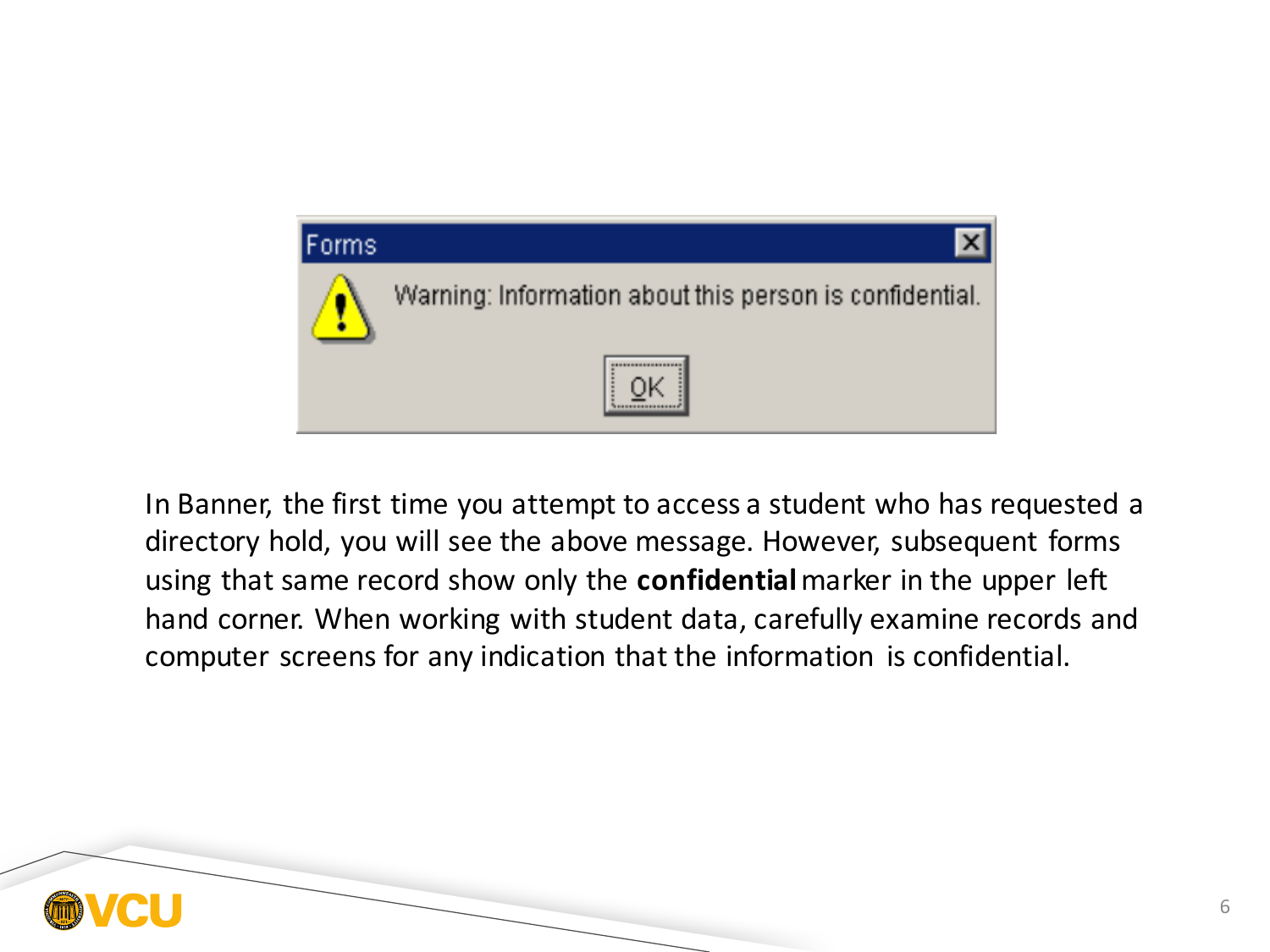#### **What rights do parents have under FERPA?**

- • When a student reaches the age of 18 or begins attending a postsecondary institution regardless of age, FERPA rights transfer from the parent to the student.
- Parents may obtain directory information without the student's consent.
- • Parents must complete the FERPA Parent Consent form to have accessto non- directory information such as grades, and must present a copy of their most recent federal tax form showing the student as a dependent.
- • If the student is not claimed as a dependent, parents may have access only with permission of the student. The student should complete a FERPA Student Consent form.
- • The Parent and Student FERPA forms are available on the Records and Registration website: <https://rar.vcu.edu/forms/>

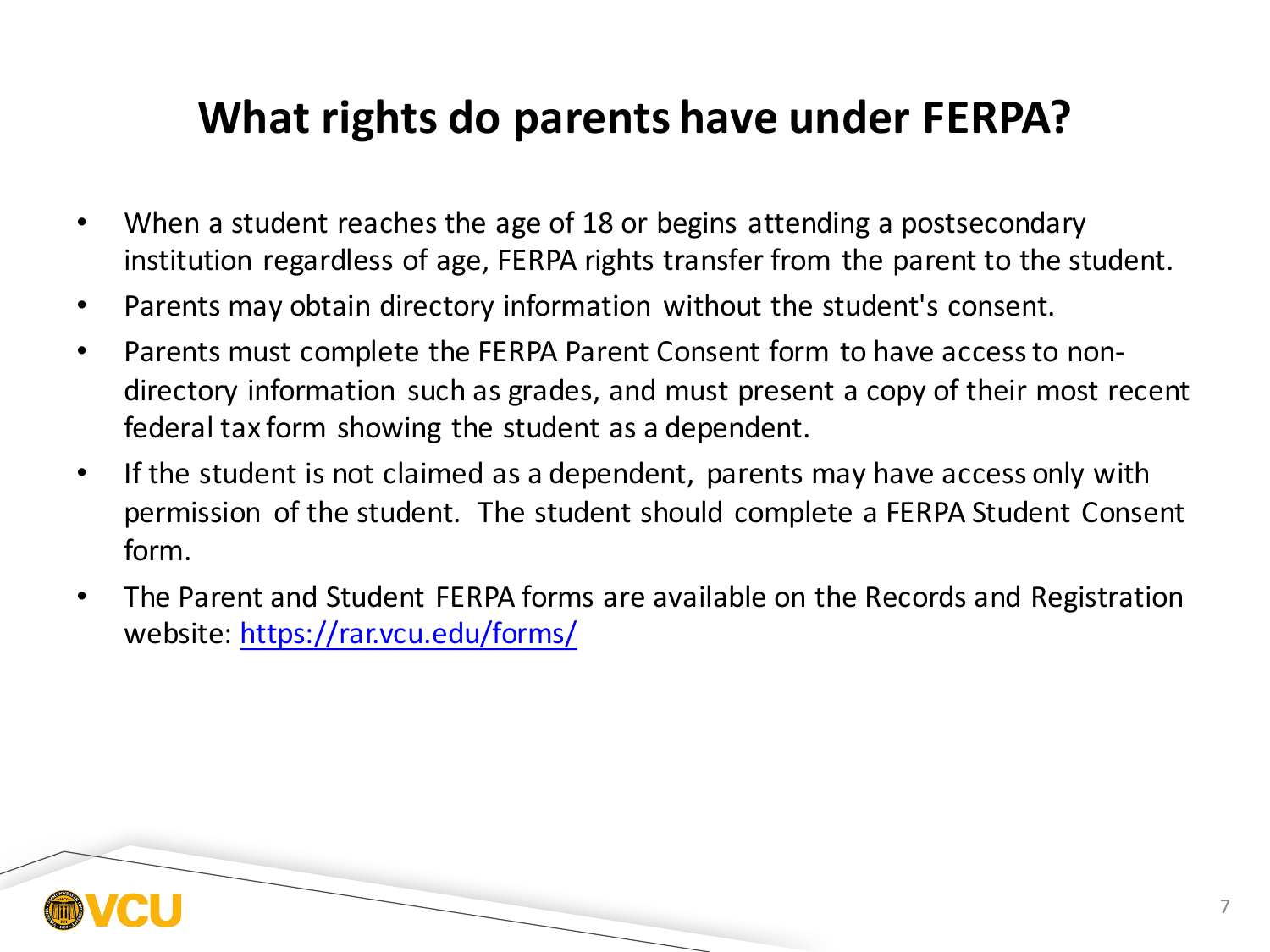#### **Protecting a student's privacy**

Who is responsible?

You!

 If you have access to student data, you are responsible for its proper handling.No matter what the form or content, you are accountable for handling student records in accordance with the law and university policy.

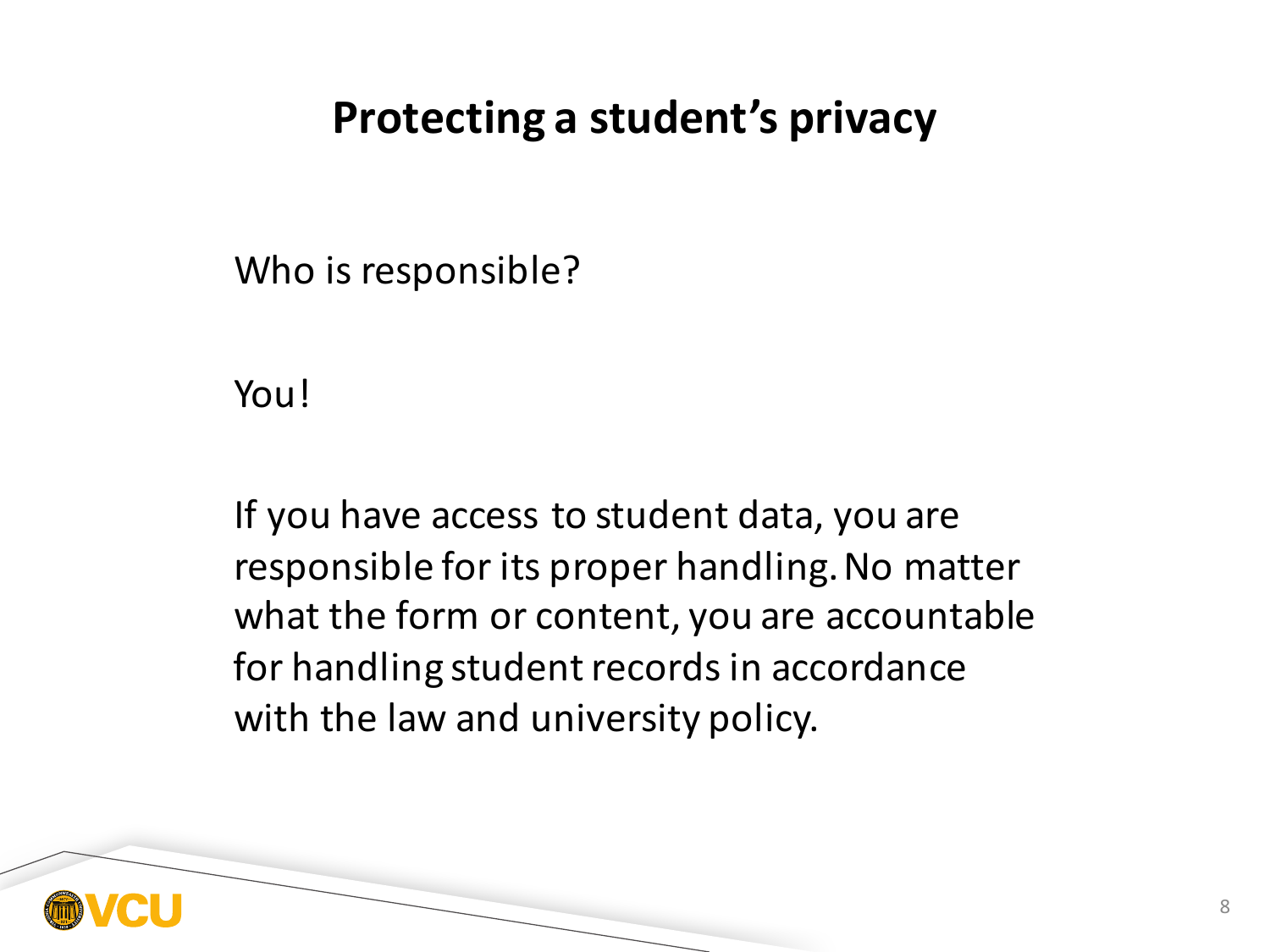#### **Access to student records**

 FERPA requires that anyone accessing private student records have a "legitimate educational interest" in the information. According to FERPA:

- • Student data may be used only as required for fulfilling officially assigned university responsibilities.
- • Student data may be shared among university staff as necessary to carry out those responsibilities; however, do not use email to share student data unless it is encrypted.
- • Private information must not be released to third parties outside of the university, including parents of students.

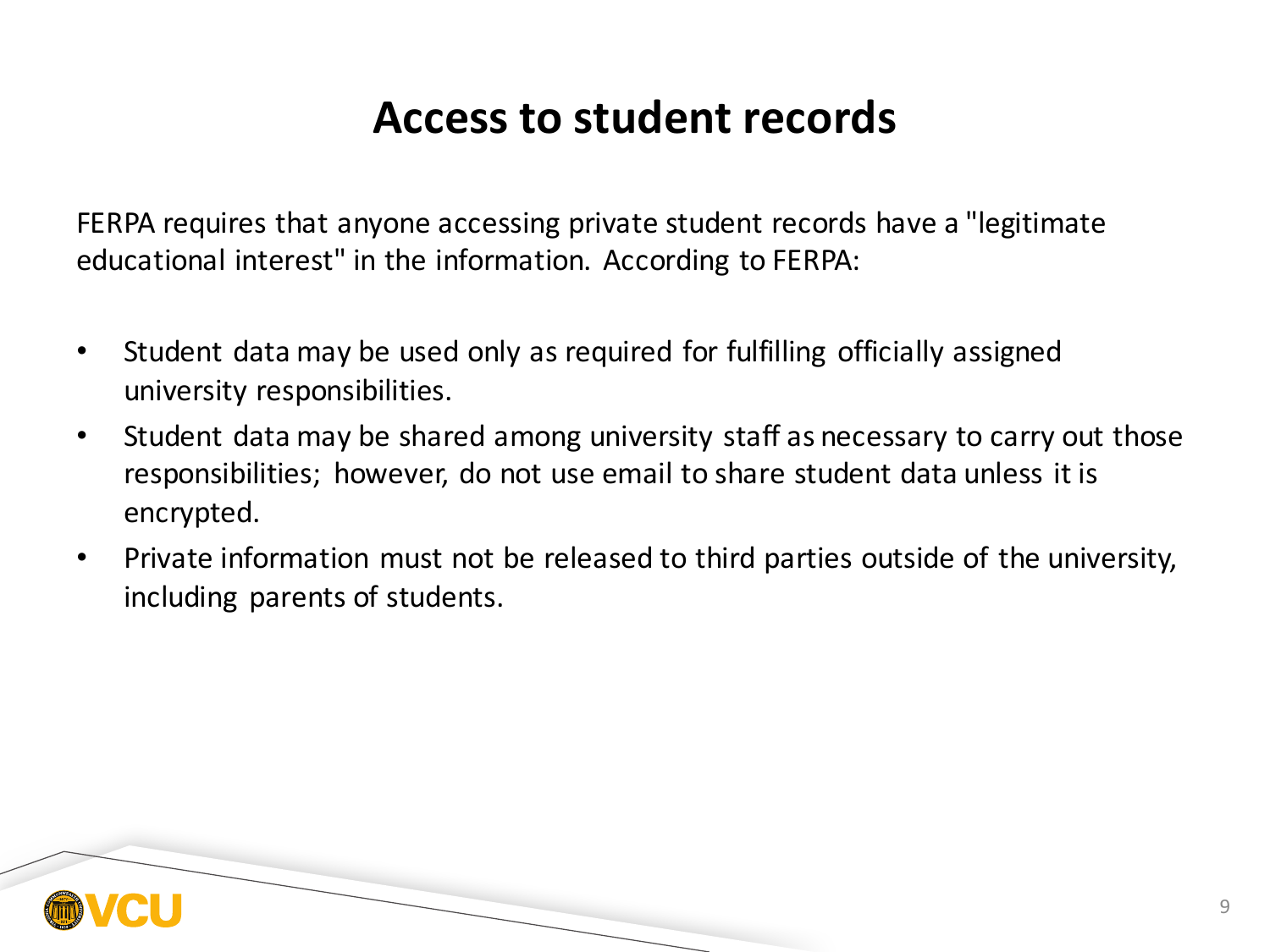#### **Freedom of Information Act (FOIA)**

 Some university records are subject to the Virginia Freedom of Information Act. The Virginia Freedom of Information Act (FOIA), guarantees citizens of the Commonwealth and representatives of the media accessto public records held by public bodies, public officials, and public employees.

Do not confuse this with a right to access student educational records. Student educational records are protected by FERPA, and their privacy is not impacted by  FOIA. **FOIA does not grant anyone the right to view a student's private educationalrecord.**

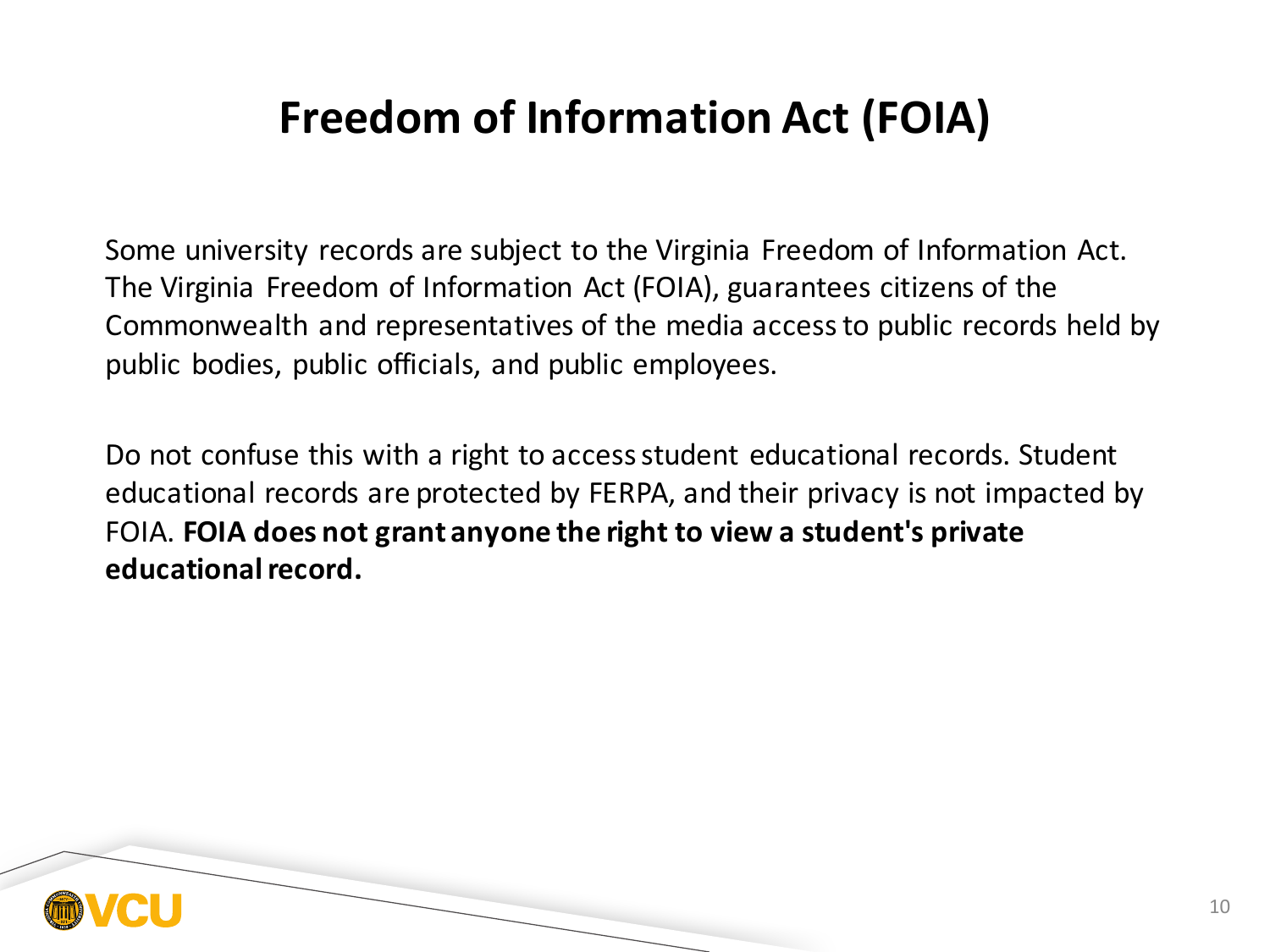#### **Annual notification**

FERPA requires universities to provide students with annual notification of these rights. Virginia Commonwealth University's annual notification appears in the university bulletin. Students also receive notification of these rights via email.

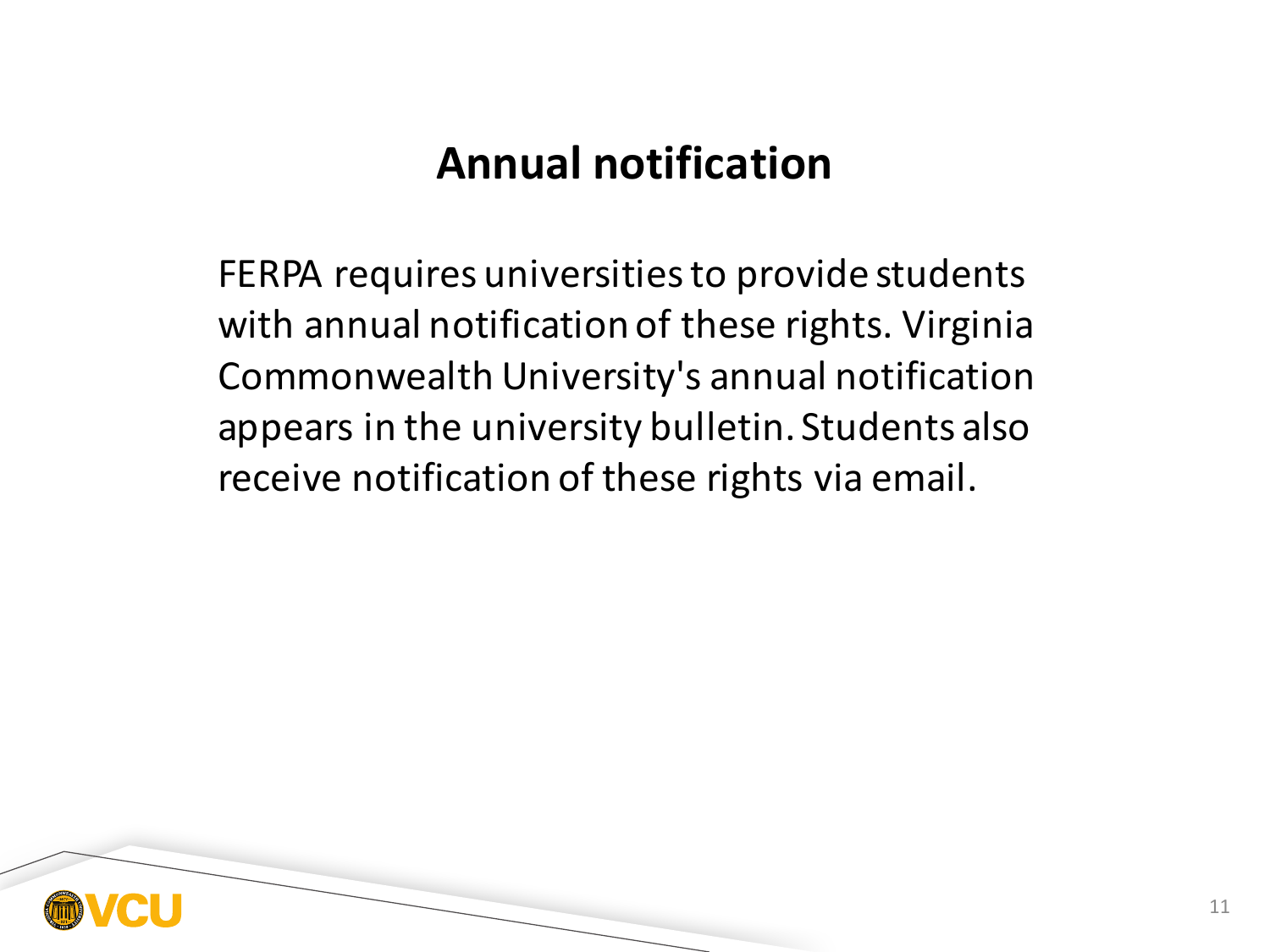#### **Avoid FERPA violations**

To avoid violations of FERPA rules, DO NOT:

- • link the name of a student with that student's Social Security number or student ID number in any public manner.
- leave graded tests in a stack for students to pick-up that requires sorting through the papers of all students.
- circulate a printed class list with student names, Social Security numbers or student ID numbers as an attendance roster.
- • discuss the progress of any student with anyone other than the student without the consent of the student.
- • post student contact information (email address, mailing address, phone number) to public websites.
- • post student contact information to private websites (including course management systems) that can be accessed by non-school officials (including other students).
- email groups of students unless using the "bcc" field or an email listserve.

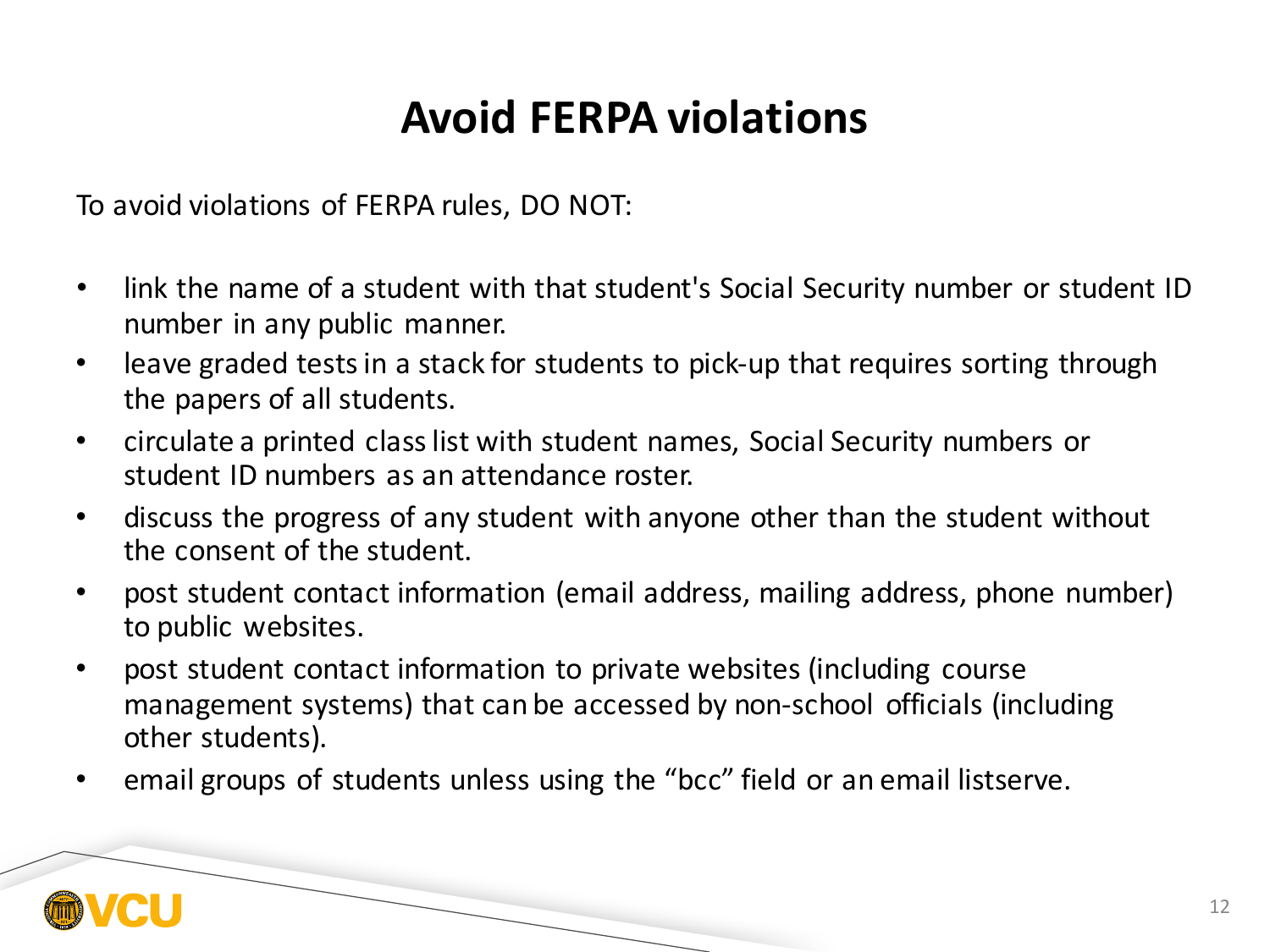# If a student's parent calls asking how a student is doing in school, can you give out that information? **QUIZ: Question 1** YES or NO 13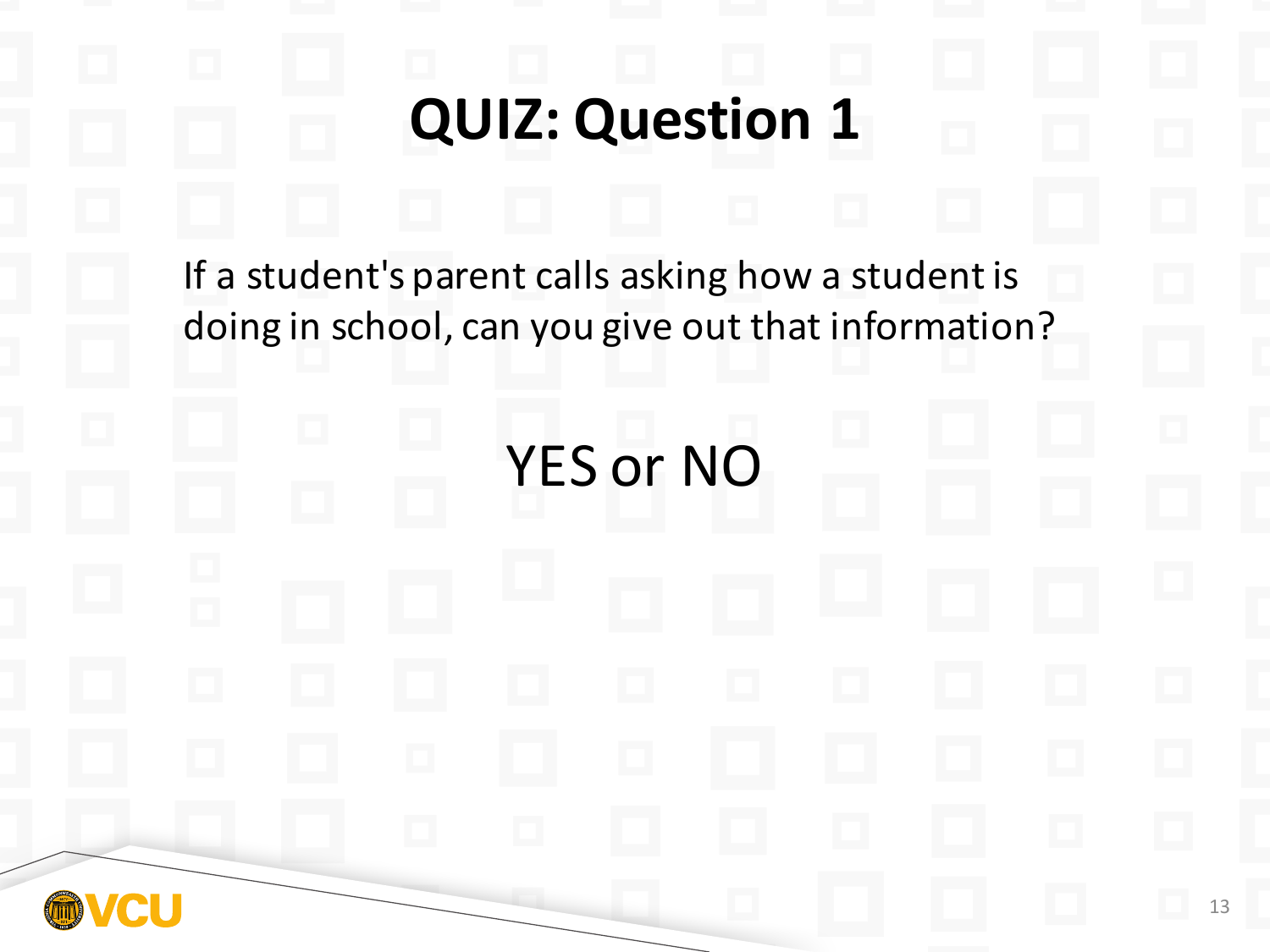## **The correct answer is NO**

- • Even though the person inquiringmay be the student's parent, FERPA recognizes students in post-secondary education as adults, regardless of age. Therefore, you cannot give out any grades, or any other non-directory information.
- • You must assume that the studentis an adult who is entitled to privacy, even from parents. Parents may assert their rights to the records if the student is their dependent according to the tax code but must do so by submitting a FERPA Parent Consent form to the Office of Records and Registration.

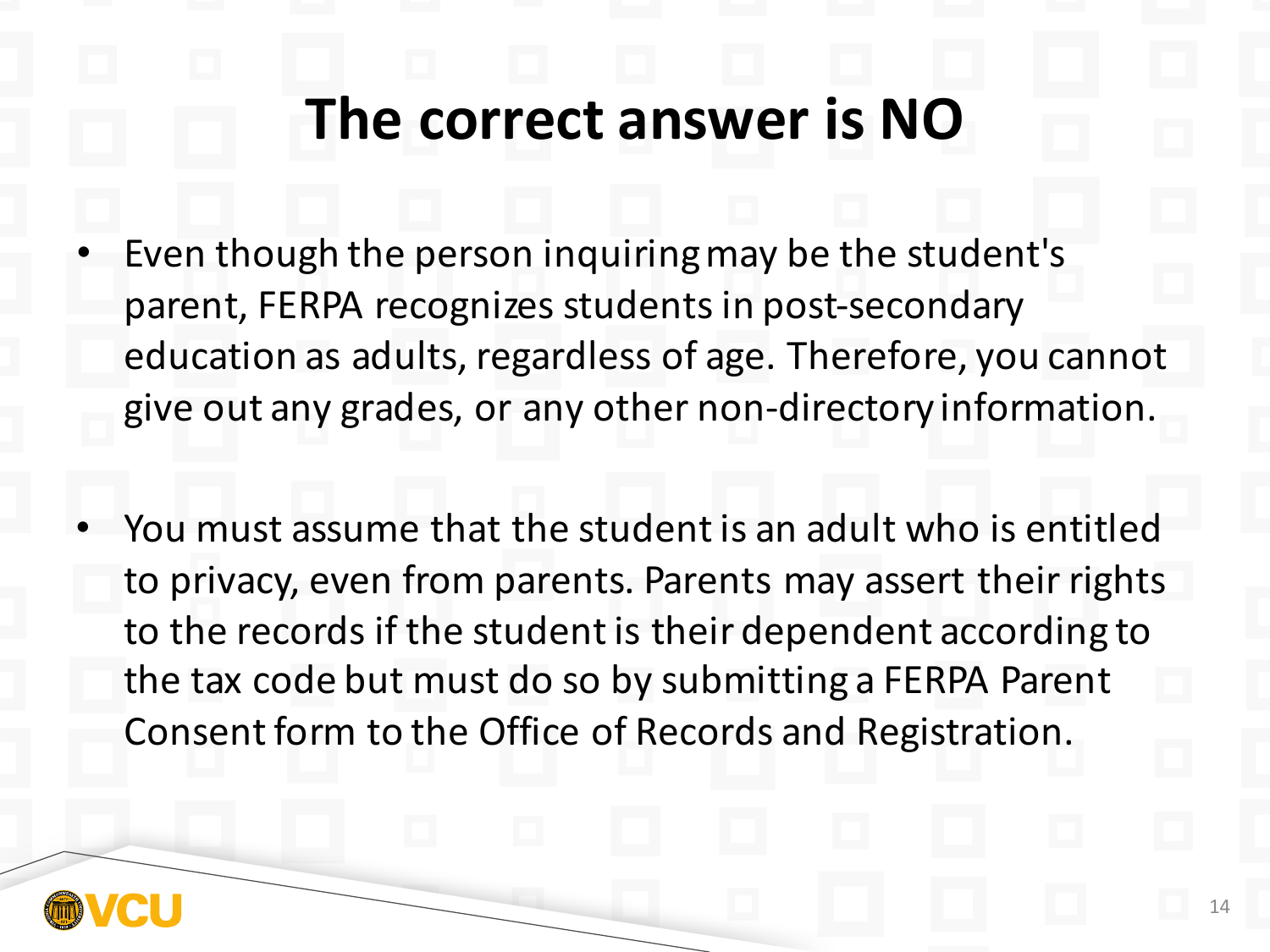## **Quiz: Question 2**

 You receive a call from a recruiting firm asking for names and addresses of students with a GPA of 3.0 or better. They say they have job information for these students. Can you help these students get jobs by giving out this information?

YES or NO

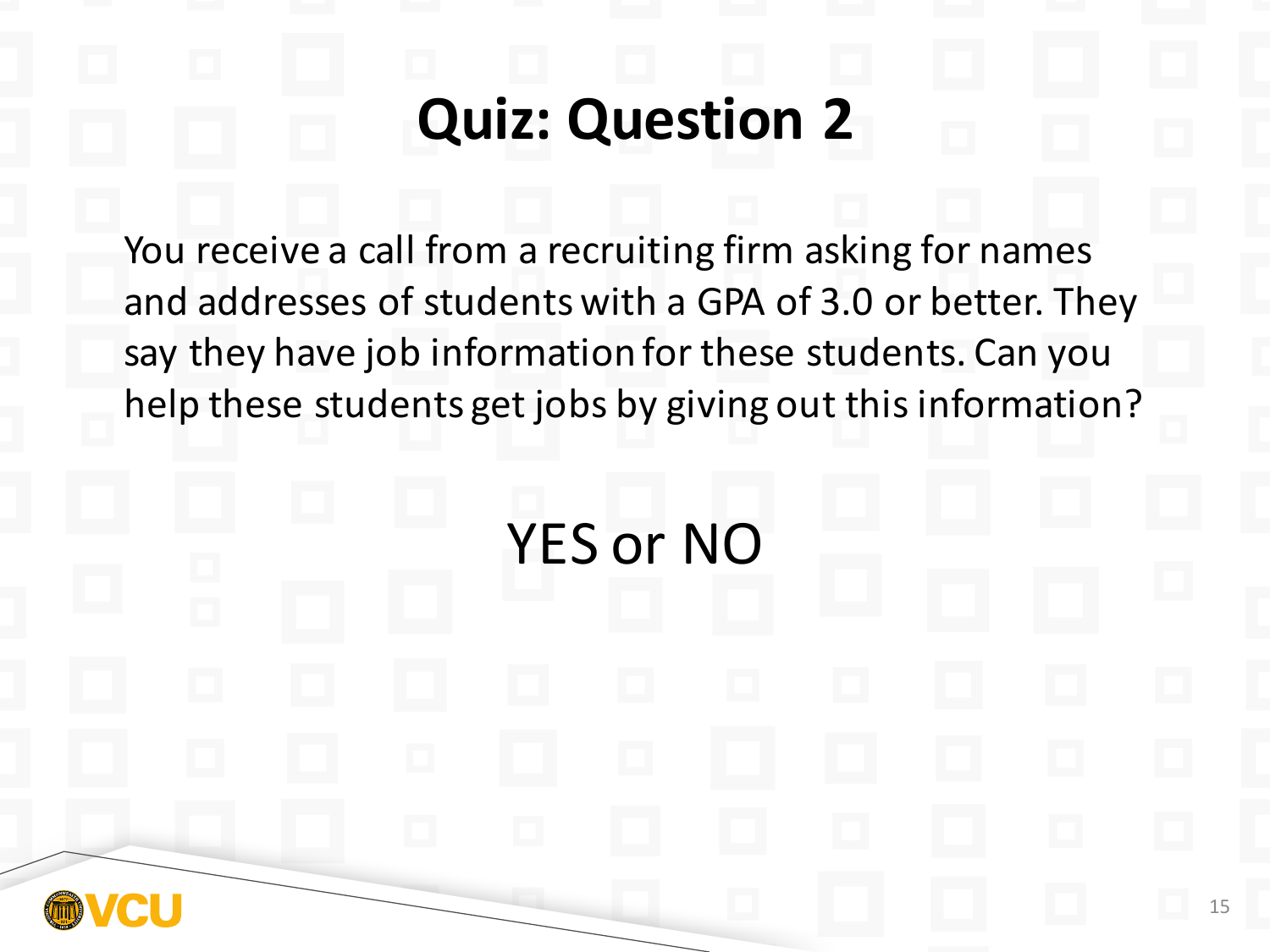## **The correct answer is NO**

- • While we all want to help studentsto get jobs, we cannot honor this request.
- Do not give out student information that pertains to grade point average or addresses to anyone without prior written consent of the student. You may refer the recruiting firm to VCU Career Services.

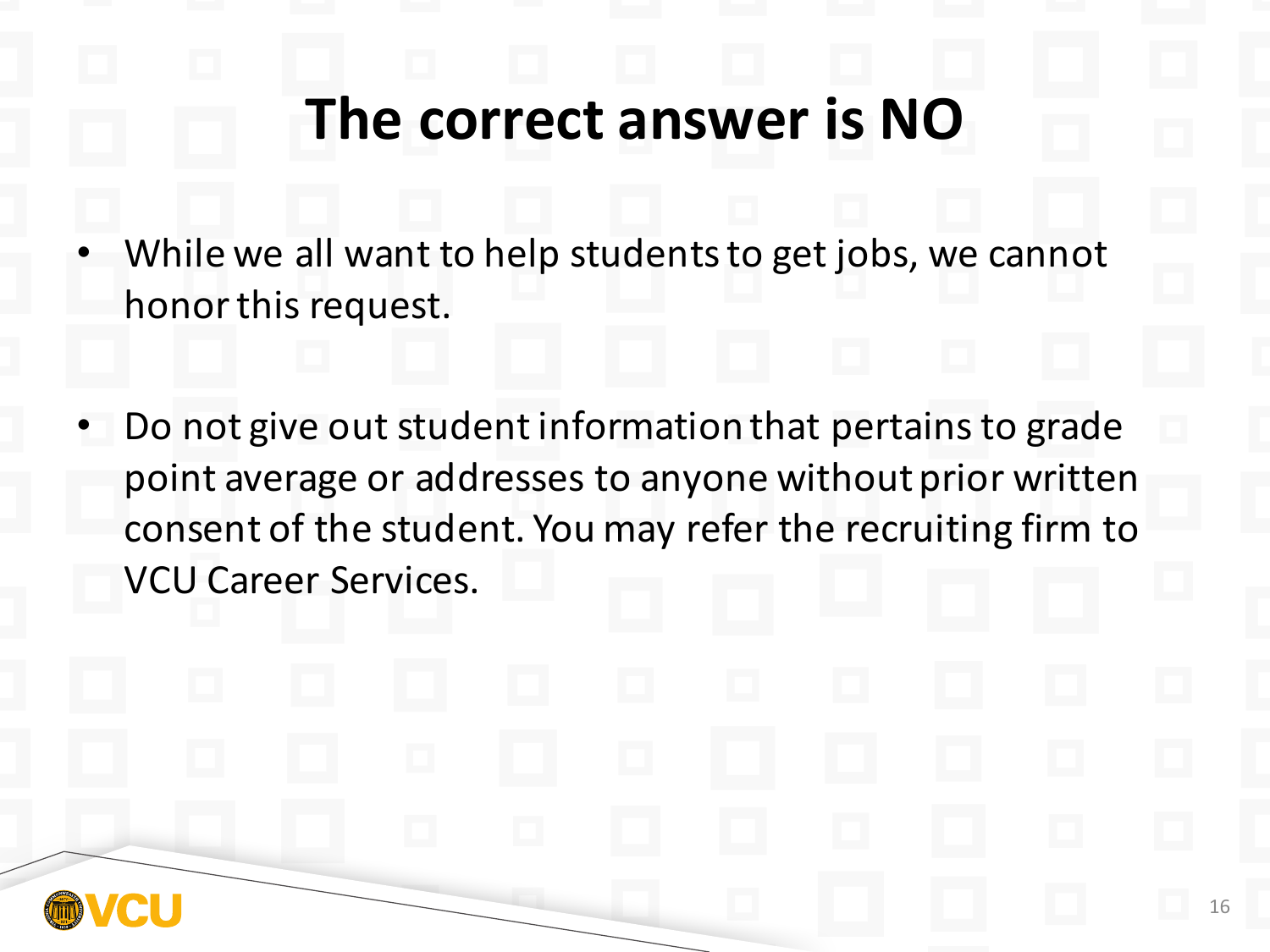## **QUIZ: Question 3**

 You get a frantic phone call from an individual who says that he is a student's father and must get in touch with her immediately because of a family emergency. Can you tell him when and where her next class is today?

YES or NO

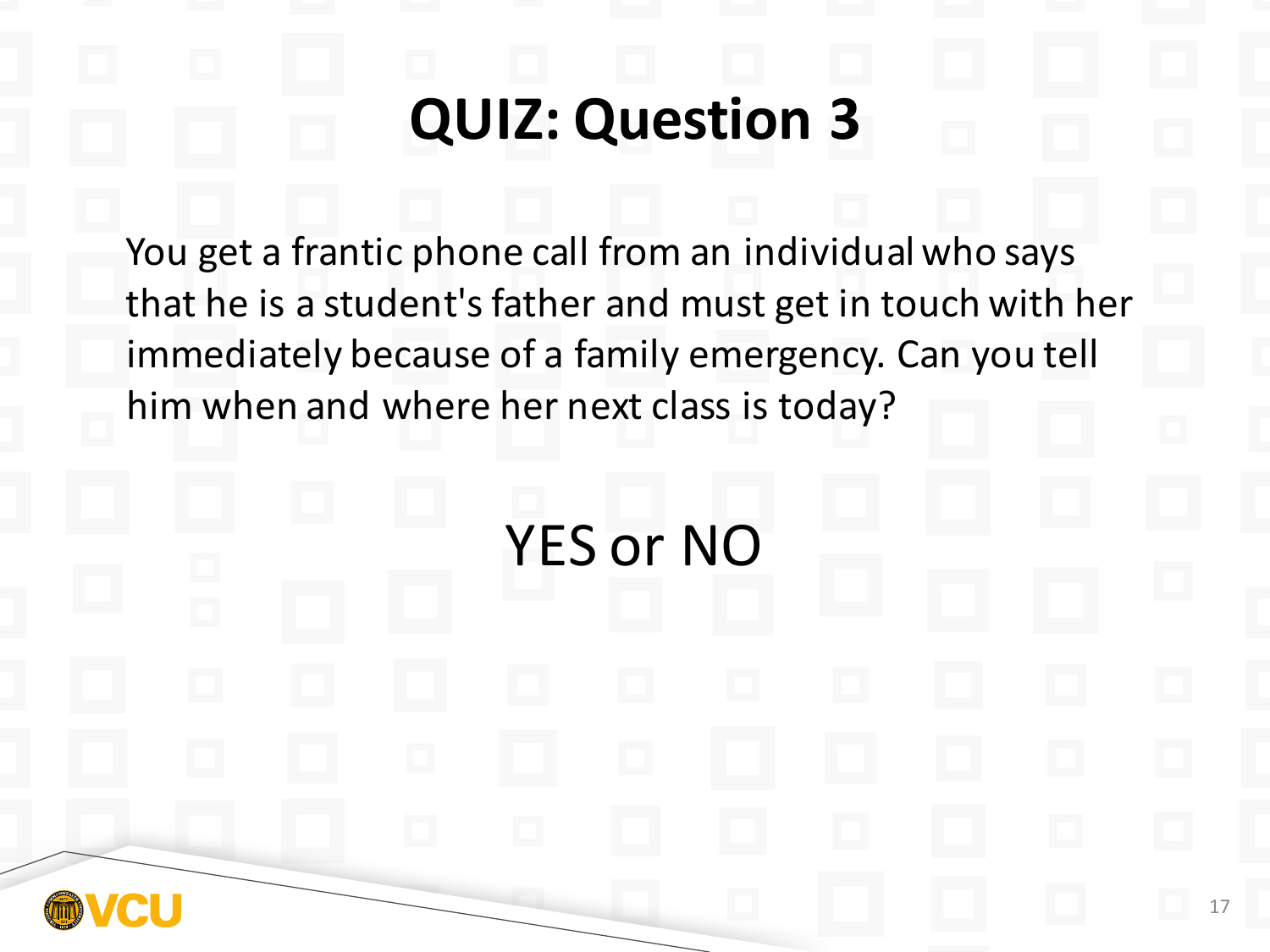## **The correct answer is NO**

• For the safety of the student, you cannot tell another person where a student is at any time. Inform the caller that they should contact the Division of Student Affairs for assistance.

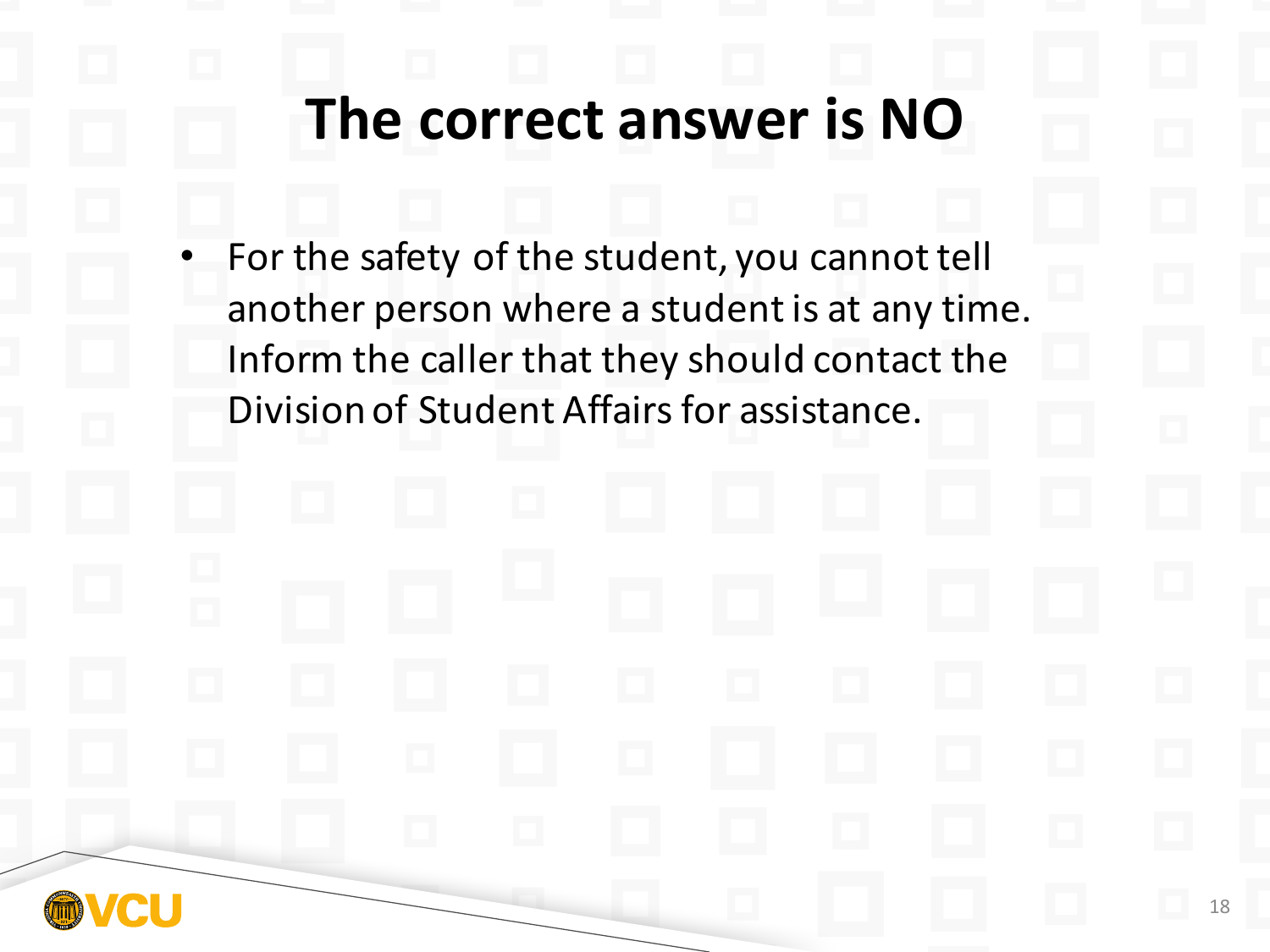## **QUIZ: Question 3**

An unauthorized person retrieves information from a computer screen that was left unattended. Under FERPA, is the institution responsible?

YES or NO

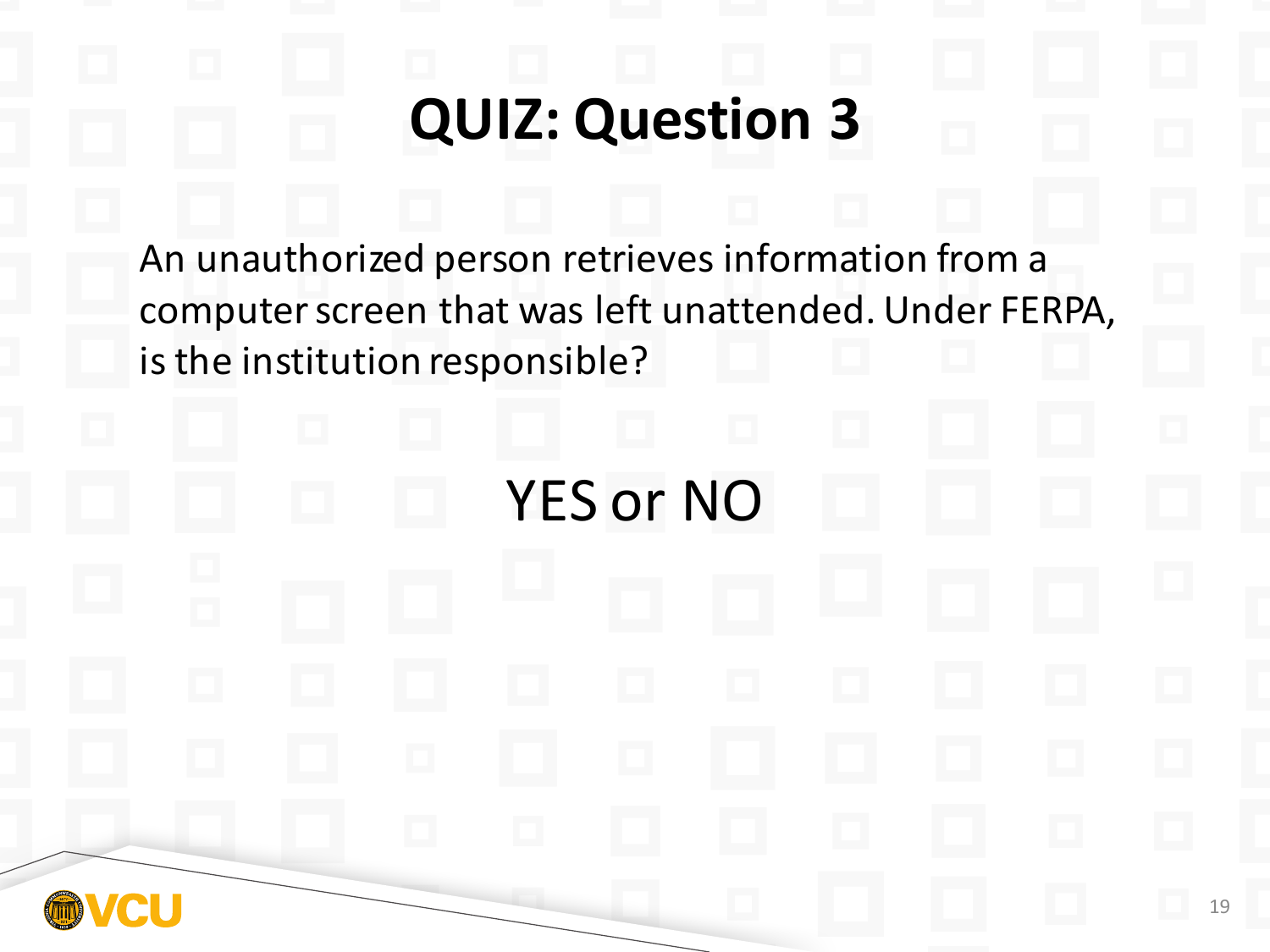## **The correct answer is YES**

• Information on a computer screen should be treated the same as printed reports.